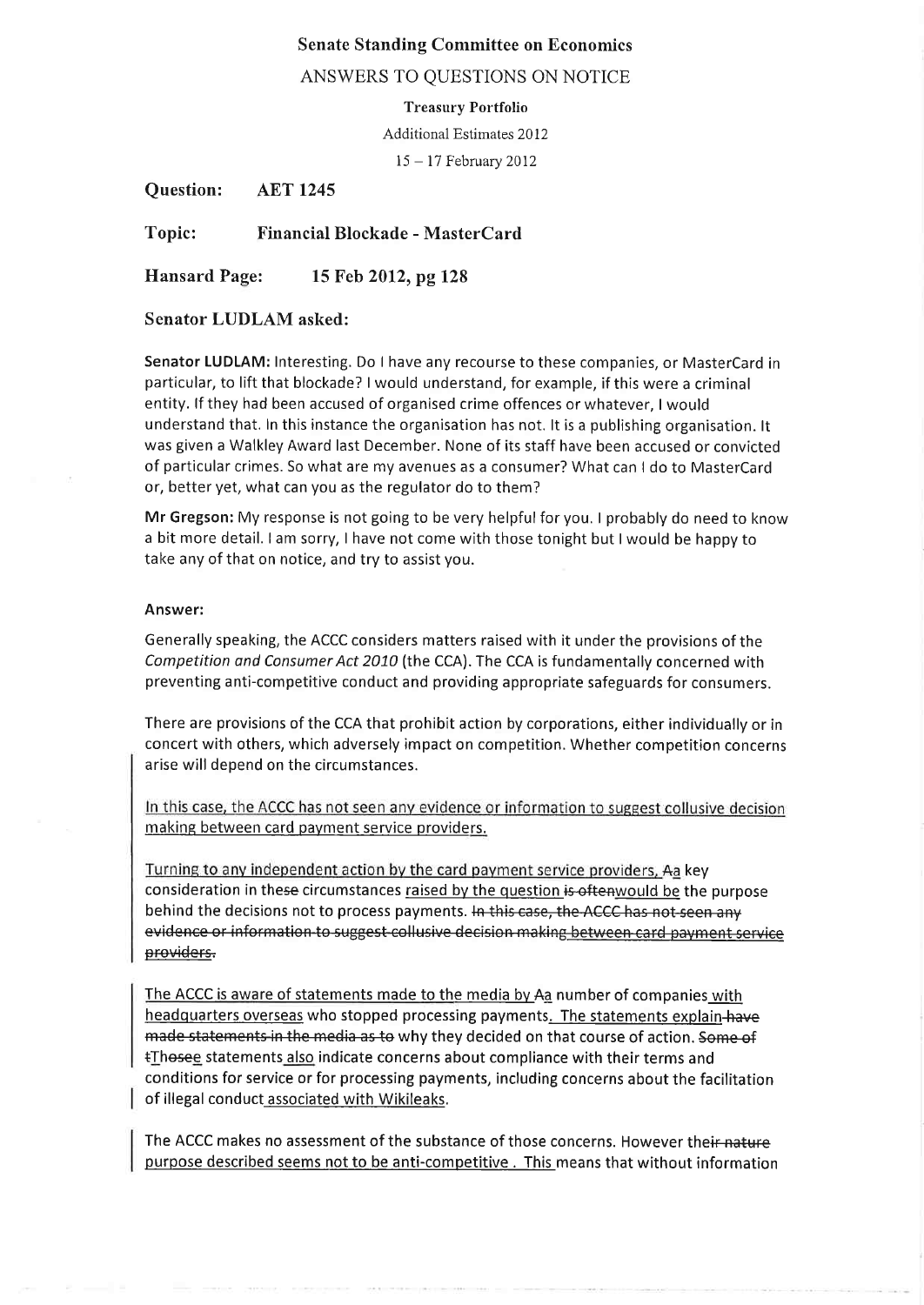## **Senate Standing Committee on Economics**

# ANSWERS TO QUESTIONS ON NOTICE

#### **Treasury Portfolio**

Additional Estimates 2012

#### <sup>15</sup>-17 February 2012

to the contrary, it is unlikely that the action could be characterised as being undertaken for an anticompetitive purpose and therefore unlikely to raise concerns under the CCA.

The decisions to block payments to Wikileaks seem to have been make outside Australia. Nevertheless, the conduct involves businesses operating within Australia and affects Australian consumers. In these circumstances if the ACCC considered that there was an appropriate basis for investigating a contravention within our compliance and enforcement priorities we would do so.

ln terms of avenues available to consumers to raise their concerns about this issue, concerned consumers may in the first instance contact their financial service provider.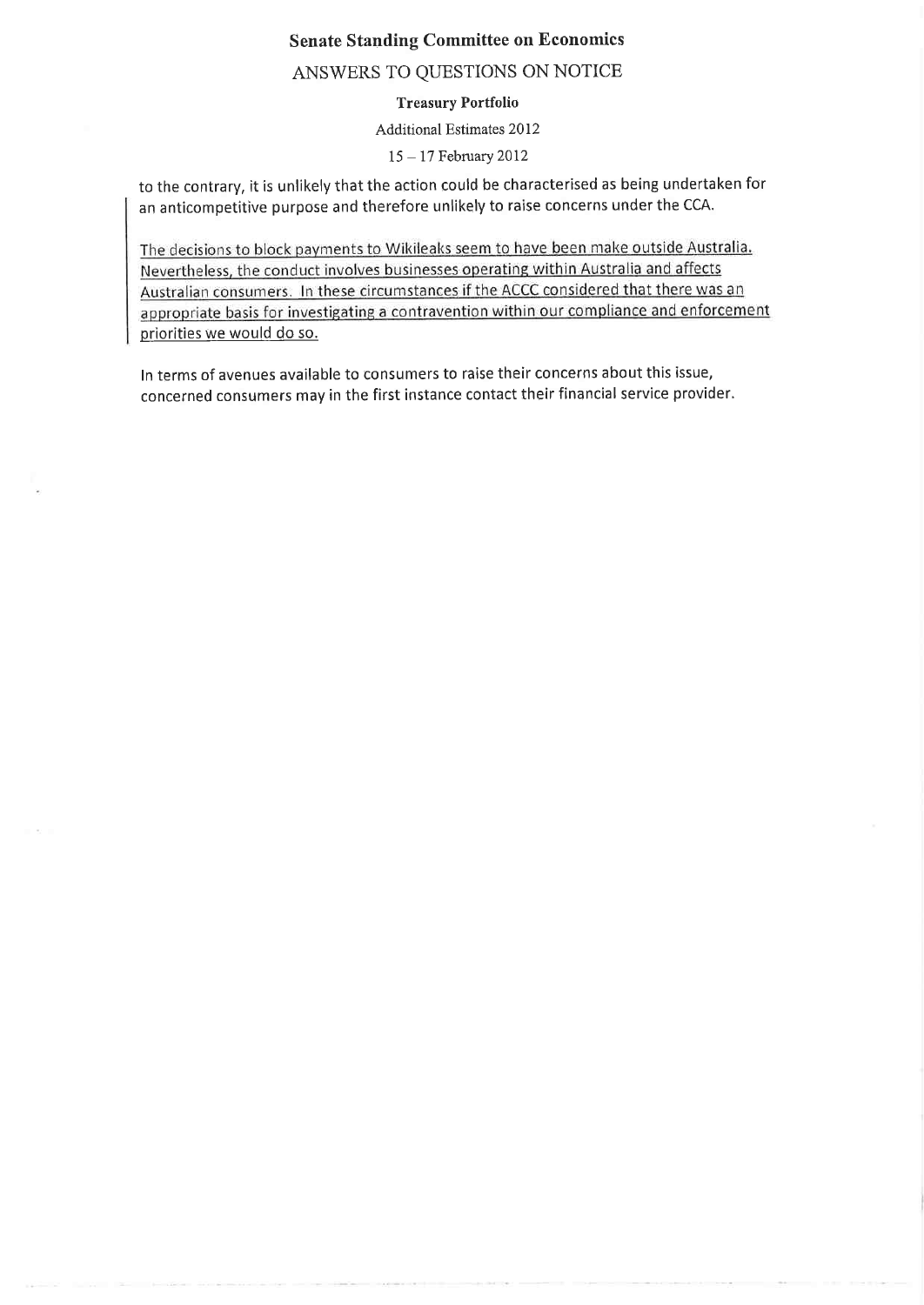# How Wikileaks received most donations:

Visa and MasterCard provided payment card acceptance services to Teller (a member/licensee) through Korta, their Iceland-based agent. DataCell processed payments to Wikileaks through Teller/Korta.

Teller/Korta prevented DataCell from providing gateway payment processing services from Visa, on the request of Visa, This impacted all clients of DataCell. On its own initiative Teller/Korta also prevented MasterCard-linked donations from going through. MasterCard did not request this service be reinstated.

## Other payment options for Wikileaks

- . can receive money via traditional checks, cash payments and transfers through companies such as MoneyGram International lnc
- also using mobile banking, direct bank-to-bank transfers

# From the point of view of a MasterCard customer, under competition law, what are the avenues of redress regarding the financial blockade of Wikileaks?

• A consumer with a MasterCard product can contact the FOS

## Do I have an implied right to transact with whichever party I so choose?

- o Financial services companies such as MasterCard do not have contracts with individuals but with their bank/financial institution
- . Financial services providers such as MasterCard are free to set the terms and conditions for their products/services

## Does Wikileaks have any particular rights under the CCA to put a complaint to you?

. Wikileaks is able to lodge a complaint with the ACCC

### Did the ACCC see what was behind these events when they first occurred?

. The ACCC does not regulate financial services providers

## Can you provide a breakdown of how many complaints the ACCC has received on this matter it its broadest extent?

- $\bullet$  43 Trackit results for Wikileaks, all between 17 Jan 2011 7 Dec 2011
- Almost all refer to MasterCard or Visa and many are from consumers who use products provided by MasterCard or Visa

## Why might the ACCC be concerned with the distributed denial of service by MasterCard (and Yisa)?

### Part IV Restrictive Trade Practices

Division 1 Cartel Conduct Division 2 Other provisions 45 CAU that restricts dealings or affect competition 46 Misuse of market power 46.7.b and 46.I.c

### Is the ACCC the relevant Australian regulator to investigate this issue?